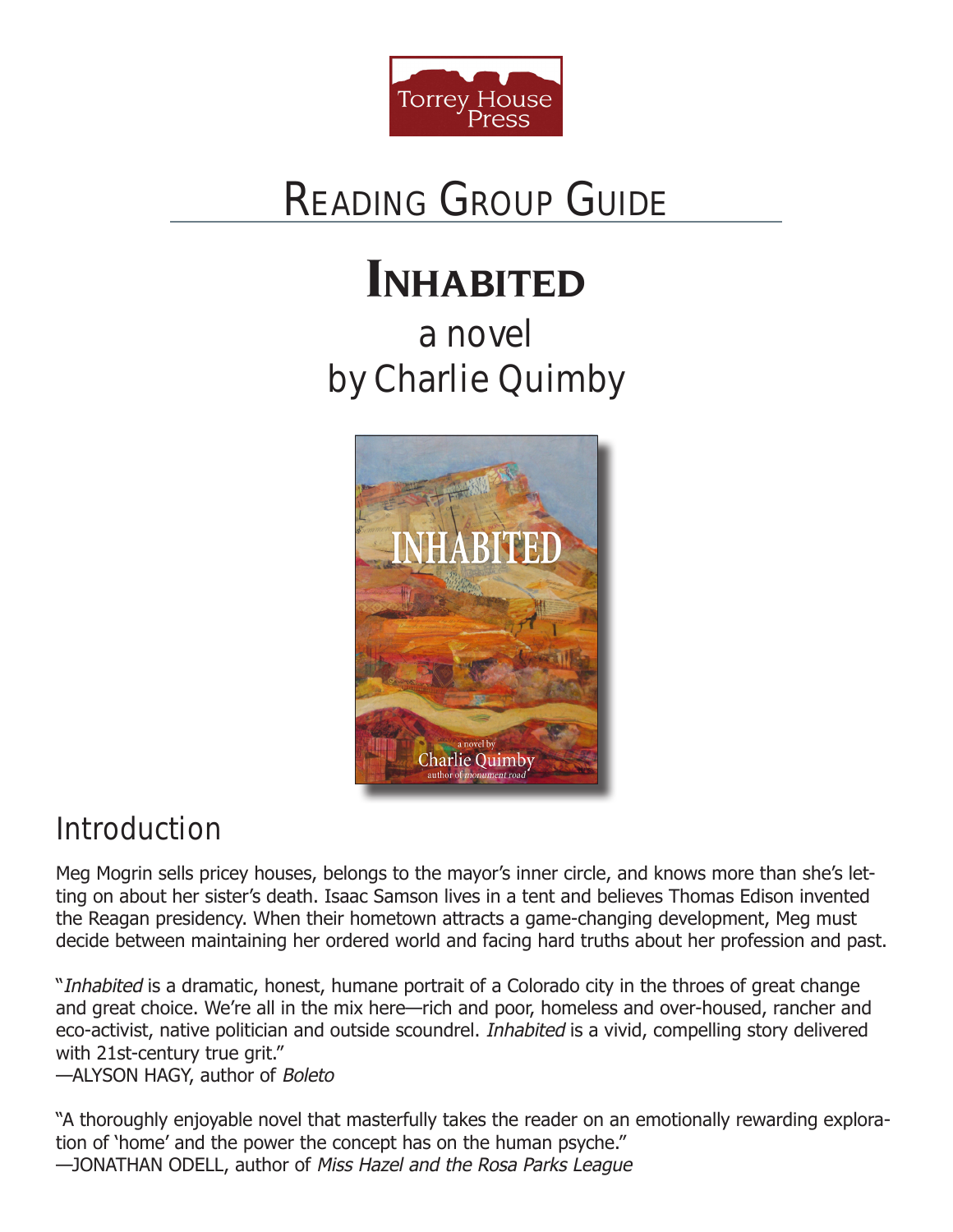## Inhabited

#### Conversation Starters

1. In the opening scene, we learn the town is planning to eradicate tamarisk, an invasive species, which will remove the cover for undesirable camps. The tamarisk has deep, hard-to-eradicate roots. The "vagrants" are people commonly believed to be without roots, yet they, too, resist being dislodged. Lew Hungerman is also an outsider. He is welcomed because he promises to bring new prosperity to the valley, but he is also subject to suspicion. What are some of the ways the novel develops these themes of alien/native and desiring change while also resisting it? What other themes are set up the in first scene? How are these resolved in the last part of the novel?

2. *Inhabited* employs shifting points of view, character doubling and other techniques to deepen the reader's experience. For example, Meg and Isaac provide contrasting perspectives on shelter and family and the effects of economics on people. What other pairings did you see in the novel? How did they affect your understanding of the people, the community and the larger issues in the story?

3. In one scene, Isaac loses his new laptop and the key to the house of a dying man he has been assisting. What do those two items represent to him? What does his reaction to their loss tell you about the character?

4. Responding to loss is a major theme in the novel. The weight of the past is apparent throughout the story: Meg's desire to succeed against her sense of having failed or fallen short; Isaac's alienation from his family and how it shapes his quest for fulfillment and independence; the town's desire to overcome a legacy of environmental exploitation and speculative abandonment; Marian Samson's struggle to maintain hope at a point when her life seems to have been decided for her. Discuss how the author represents these dimensions, such as when Meg says, "I hate being reminded of loss," and Pandora responds, "Then what's left to remember?"

5. Homelessness is another major theme. The author presents aspects of homeless living, its causes and effects, yet he has said he did not begin to convey its variety or complexity. How did this portrayal conform with your impressions of homelessness? Did the book change your understanding? As a result, will you respond differently to homeless people? What are some challenges of engaging the reader in social issues? Did the author meet them?

6. The novel suggests that for all people, including the unsheltered, home is not only about the safety and security of a dwelling. It about useful employment, relationships and rootedness in a place. It has spiritual as well as practical dimensions. Describe a scene in which one of these dimensions resonated with you.

7. The story shows how the community responds to two different attempts at creating a sort of utopia. Hungerman proposes to burnish the town's image and rescue its economy. Wesley Chambers and Zack Nicolai try to establish Thistletown, a tent city run by its occupants. Despite their desires for community, Meg and Isaac are both very isolated in their personal lives. Discuss ways this tension between independence and community plays out.